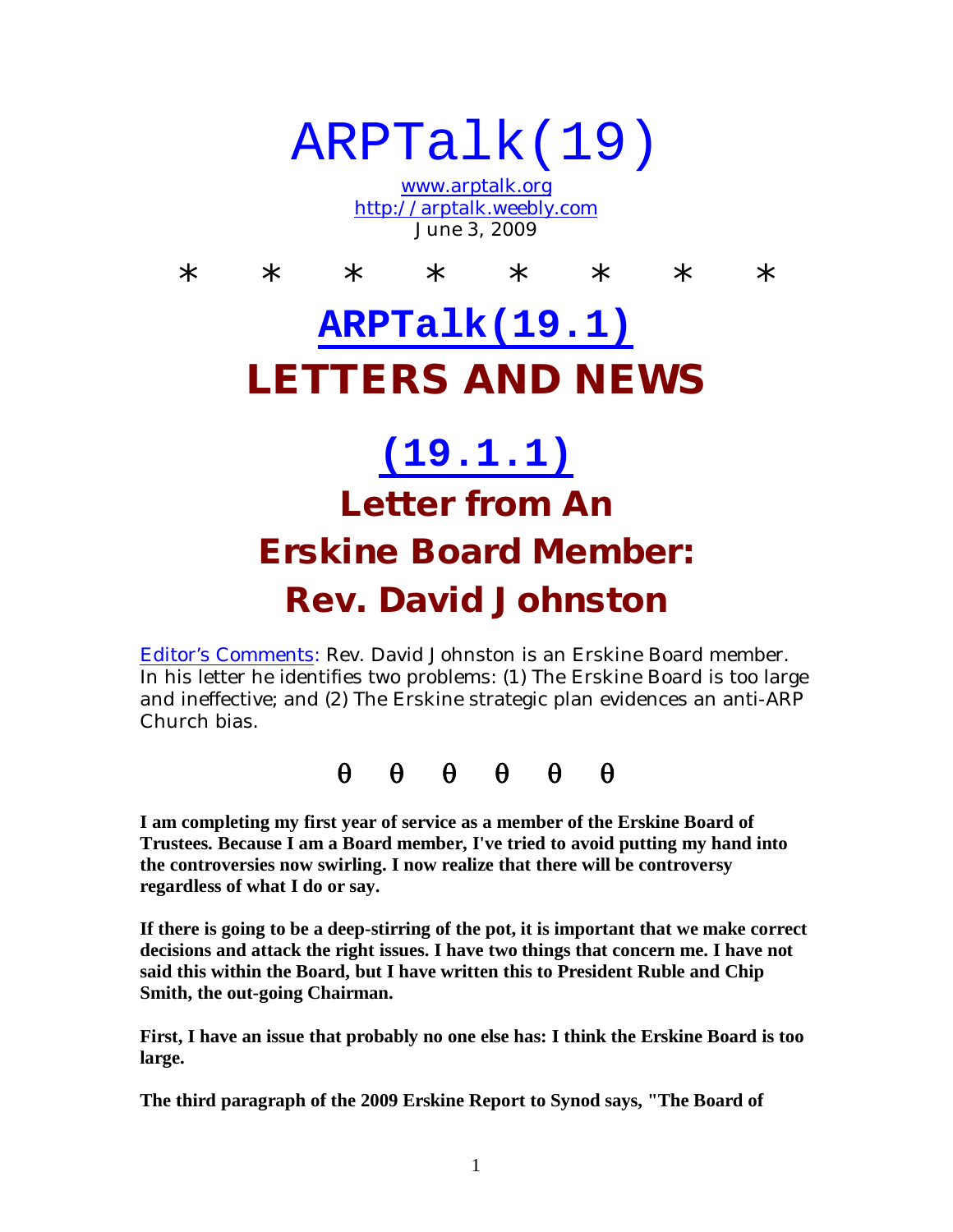**Trustees exercises direct control of the operations of Erskine College and Erskine Theological Seminary and establishes policies and educational programs and manages all properties and funds." After one year of serving on the Board, I do not have a sense that this is what I experienced.**

**I think that when we meet as a Board, there are too many people in the room for effective discussion and decision-making. An ineffective Board means that the Administration works without real oversight. Others may legitimately disagree with me on this, but recent dissatisfaction with Erskine suggests that the Board is not doing its job. We have really good people on the Board, but even really good people can't fight off ineffectiveness that is built into the structure. The Board is too large to be effective.**

**This problem cannot be repaired without a revolution.**

**Second, the first thing that happened as I became a Board member was approval of the mission statements for both the College and the Seminary. As I read the documents, I was shocked to find places in those documents where both the College and the Seminary were separating themselves from the Associate Reformed Presbyterian Church and from Reformed theology. All I could do was suggest alternative wording in a few places because the work was too far advanced to permit substantive alterations, and also because the document was developed not by the Board, but by the faculty and administration. We were being asked to approve it, not to rewrite it.**

**I've been asking myself, "Why didn't this divorce-like language get caught and corrected before I came to the Board?" I am troubled by the thought that the language was there because that is really what is in the hearts and minds of some people who work on campus and wrote the document.**

**Repair of this problem will require profound change.**

**If we don't repair this problem, the alternative is that Synod de-fund and de-certify Erskine College and Seminary as our official institutions and complete the divorce that began in the mission statements approved last year (and maybe before that!). I do not want to divorce Erskine. I want Erskine to be a reflection of the ARP Church at its best, and a continuing source of strength for this Synod.**

**I pray that the Lord will guide us. I am sure that the Synod will be asked to take some action in the upcoming meeting. I pray that we will not be consumed by anger and controversy, but that the peace of the Lord may come among us and lead us to wise actions and decisions.**

**David R. Johnston**

**~Scroll down for A***RPTalk(19.1.2)~*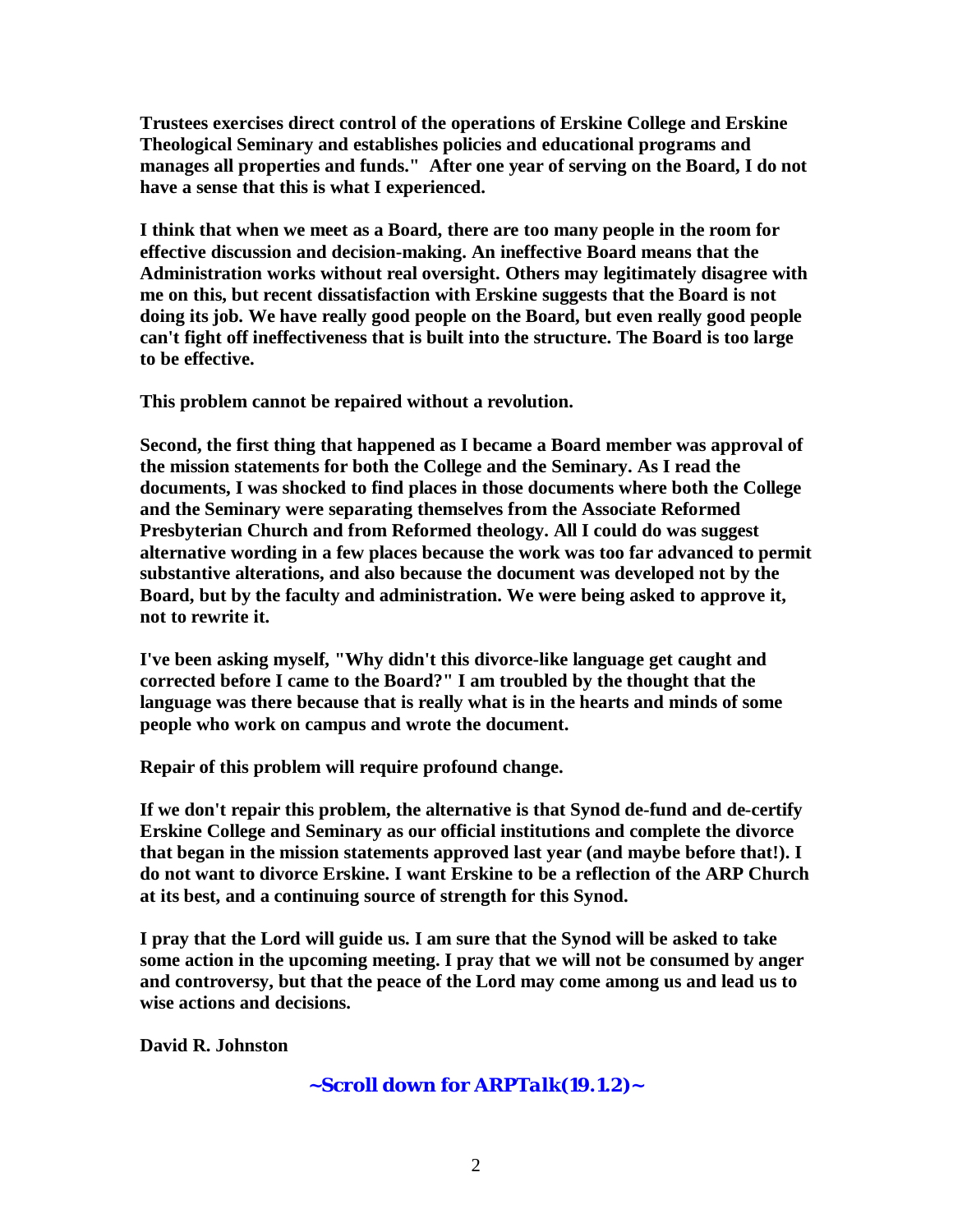#### **(19.1.2)**

#### **Letter from**

## **Dr. John Wingard Explaining Why He Left Erskine**

Editor's Comments: Dr. Wingard's letter is dated June 1, 2007. In his letter to friends who had supported him in his decision process, he explains why he left Erskine College to take a position at Covenant College. Dr. Wingard also identifies a number of serious problems at Erskine College.



**June 1, 2007**

**Dear brothers in Christ:**

**I want to thank each of you for the ways you have blessed me over the past months as I sought our Lord's will with respect to my vocation. I am so very grateful to you all for your many prayers and words of wisdom and encouragement, both during and subsequent to that process. All of you have been a blessing to me, and I deeply appreciate your kindness and the sacrifices so many of you made to help me through what was for me a most difficult decision.**

**I haven't yet had the opportunity to share with some of you why I decided to leave Erskine, and some have requested that I do so. Thus, in order to honor that request and also to help prevent/eliminate confusion and/or misunderstanding, especially in the rumor-rich environment surrounding Erskine, what follows is an account in some detail of the actual reasons for my decision. I know that the rumor mill has been active with respect to my departure. So I'm hoping that some of you might even be able to help set the record straight if necessary.**

**By the way, I should mention that I'm copying this letter to Dr. Weatherman, my dean. I value him highly and am quite thankful for his constant support and encouragement of me over the past months – indeed, over the past seven years. I don't want to leave him in the dark as to what I'm doing or saying – especially given the issues I'll be addressing below.**

**Well, without further ado, here's my story – the sober truth, so to speak. As all of you know, I am passionately committed to evangelical Christian liberal arts education and the project of integrating faith and learning that is central to such an**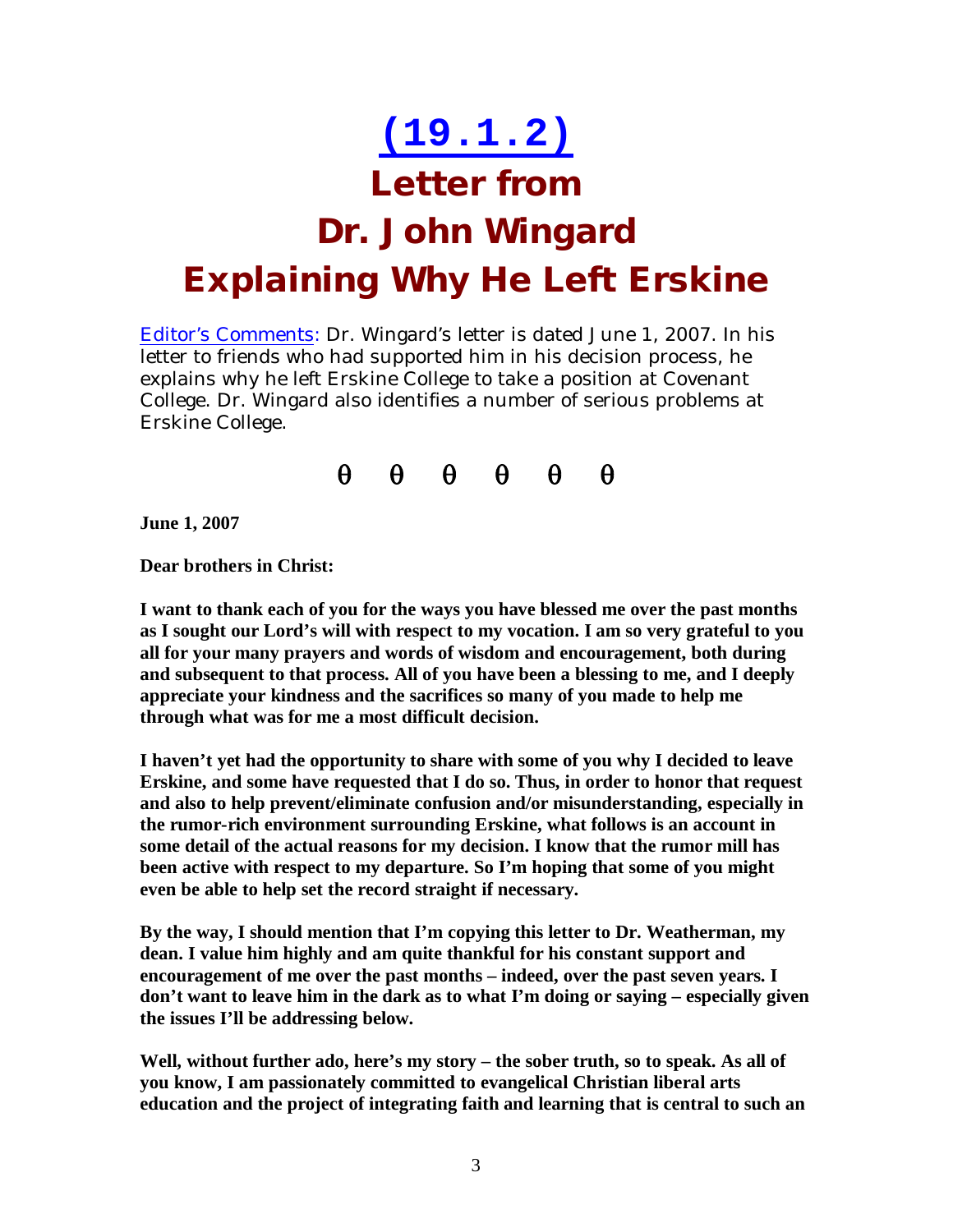**education. This is the sort of education and scholarship to which I believe I am called to contribute, and it's the sort of education that I desire to provide for my own children. Furthermore, it's the sort of education and scholarship that is promised by our foundational documents at Erskine – i.e. the documents that lay out Erskine's mission and purpose, the educational philosophy of the Associate Reformed Presbyterian Church, etc. When I came to Erskine seven years ago, I was excited about being involved in our becoming what we claim to be – a Christian liberal arts college that engages in faith-learning integration from an evangelical standpoint. That vision still animates me. I remain excited about what Erskine could and should become if she is to be faithful to Christ and to the A. R. P. Church.**

**Unfortunately, however, progress in that direction has been exceedingly slow during my tenure here – much slower that it ought to have been, in my judgment. Mistakes have been made and repeated, and many significant opportunities have been missed. As we discussed in March, there are many things at Erskine that are deeply disturbing to one with my educational and ecclesiastical commitments. Radical repentance, which is long overdue, is required at every level if Erskine is to become a genuine Christian liberal arts college rather than merely a church-related school that provides a mostly secularistic education. As Scripture makes abundantly clear, we cannot and should not expect to see Erskine flourish unless and until the fear of man is displaced by the fear of God in the leadership of Erskine.**

**As you know, in seeking direction concerning my own calling during the past academic year, I looked very closely at the situation at Erskine in order to try to discern as best I could, not just where the college currently is, but where it is actually moving as well.** *Most important to me in the end was how things were looking with respect to Erskine's future and the future college educational options for my own children.* **It was in considering that set of issues in particular that things finally became clear for me with respect to the issue of whether I should stay at Erskine or accept the Covenant offer.**

**My older two children, Benjamin and Megan, will be ready for college in three and six years, respectively. My wife Barbara and I desire to be able to provide for Benjamin and Megan the sort of education that Erskine promises, but (with only a handful of exceptions) is not yet delivering – the sort of education that Dean Turbeville described so eloquently and winsomely in his baccalaureate sermon almost two weeks ago. What became clear to me this spring is that even if, by God's grace, Erskine does ultimately succeed in making the transition, we cannot reasonably expect that transition to be far enough along to guarantee that my children could get a solid Christian education at Erskine. At the same time, Covenant College, while not perfect,** *is* **providing such an education. By serving as a professor at Covenant, my children will have the privilege of getting an integrated Christian liberal arts education free of charge financially – a privilege that's particularly significant for us as a family living on just my income. While I realize that Benjamin and Megan would have the privilege of enrolling free of charge at Erskine were I to stay here, the truth is that (with the exception of just three or four**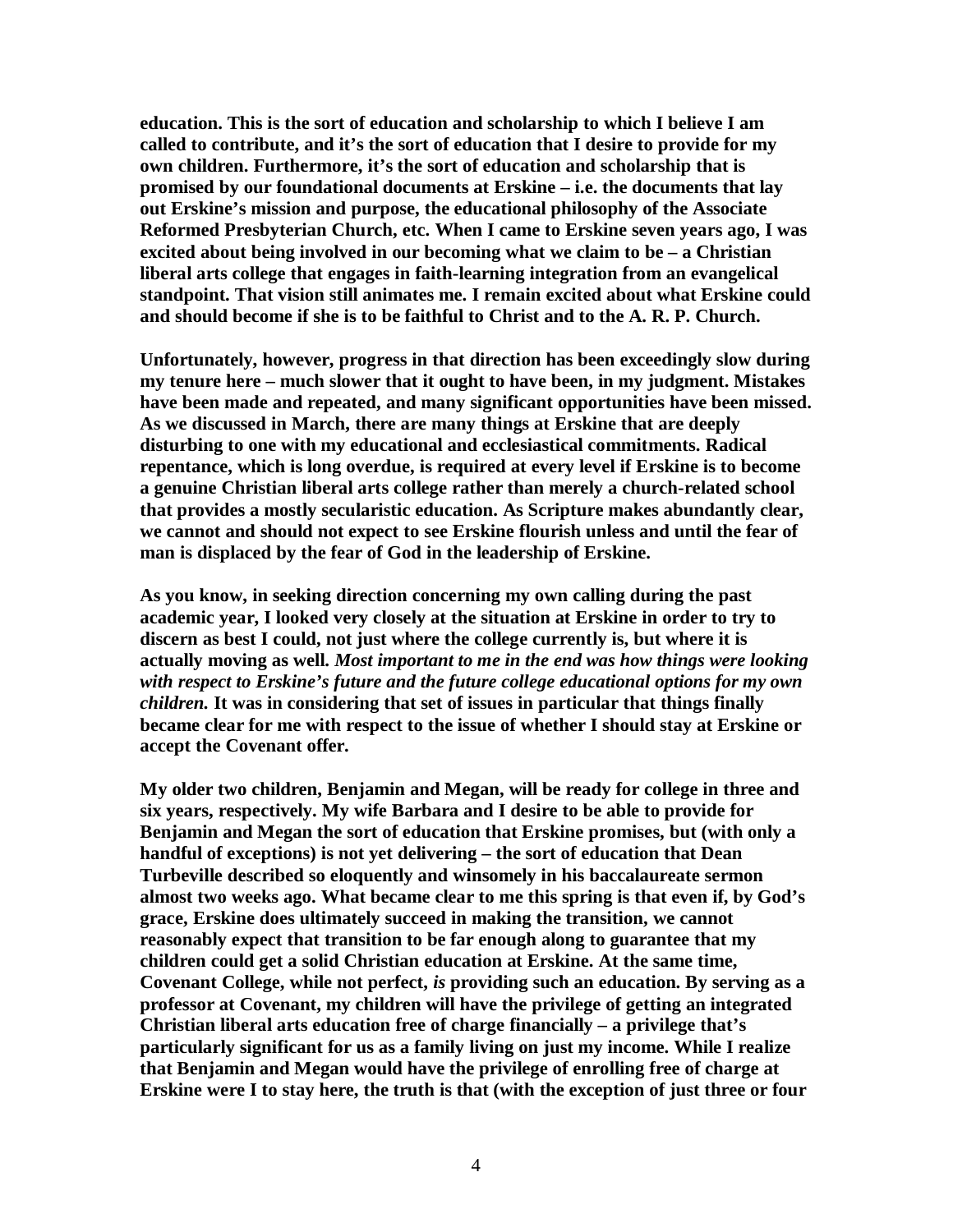**professors here at Erskine) I would prefer that they have the opportunity to study with professors at Covenant – professors in the wide variety of academic disciplines who are committed to loving Jesus Christ in their work as scholars and teachers; who are enthusiastically, intentionally, and competently engaged in the project of faith-learning integration; who avoid the "Kantian" fallacy of reducing Christian commitment in education to morality alone, and who simply refuse to play the naturalists' game. I would also prefer that Benjamin and Megan have the opportunity to be involved in campus life that's under the thoughtful oversight of the sort of Christian integrationists who run the Office Student Development at Covenant. Frankly, there's no comparison between the student development divisions at Erskine and Covenant. I've seen and/or heard things here that make me shudder. Brothers, it was precisely these considerations that ultimately made it clear to me that, as much as I love Erskine and earnestly desire to be part of the transition to faithfulness here, I had to accept the offer at Covenant. While I could fill a book with details, in the end, it really was that simple.**

**Please know that despite my deep, long-standing disappointment with the lack of substantive progress toward missional fidelity at Erskine, I have enjoyed teaching at Erskine more than at any other institution I've had the privilege of serving. It has been a great honor to teach the students I have had at Erskine (including the children of some of you!) and to serve with my wonderful departmental colleagues, Bill Evans and Terry Eves! Those relationships, as well as my relationship with Paul Patrick, our chaplain, have been especially precious to me.**

**Again, my primary aim in this letter has been to thank you all and to make clear why I am leaving Erskine. I would be more than happy to talk with any of you, or anyone else, who would like to inquire further into any of this. Please feel free to share this letter with others if you think it would be appropriate and in the best interests of Erskine and the Kingdom of Christ to do so. I'll trust your discretion with respect to that.**

**Thank you all, once again, for your fellowship with me through this most difficult of decisions for me personally. I am exceedingly grateful for you all, for your wisdom and commitment to Christ and His kingdom, and for the support you all have given and continue to give to the Lord's work at Erskine College! If there is any way I can be of assistance to you all, even from my new post, please do not hesitate to let me know. May Christ's great kingdom come in glory at Erskine!**

**Yours in Him,**

**John C. Wingard, Jr. Professor of Philosophy**

Editor's Comments: Recently, rumors have arisen regarding Dr. Wingard's leaving of Erskine College to go to Covenant College. One of the rumors suggests that Dr. Wingard's reason for going to Covenant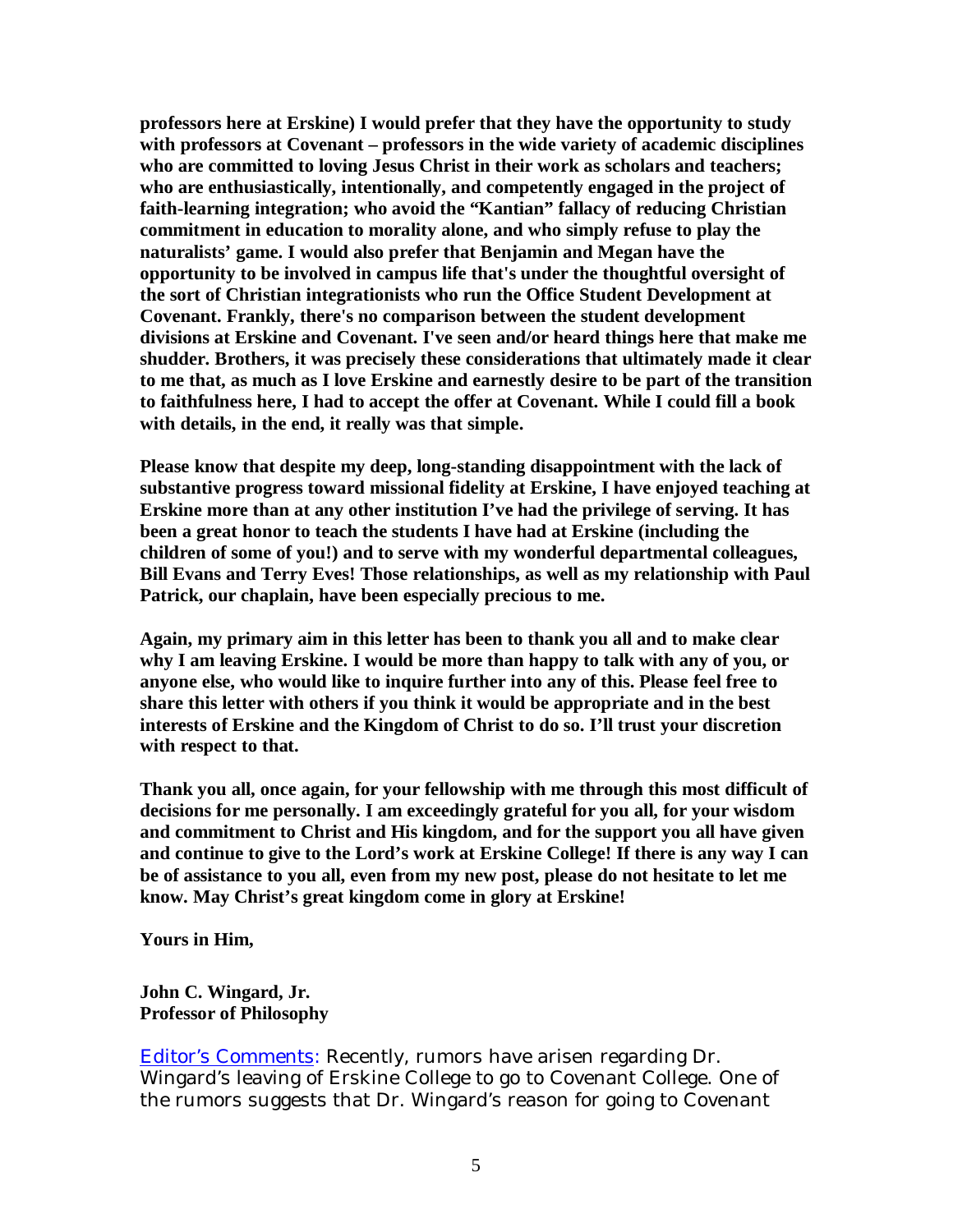College involved salary. In this email from Dr. Wingard, dated June 1, 2009, he denies that rumor and, once again, he delineates the grave concern that he sees at Erskine College—specifically, institutional fidelity by the Administration and faculty in their refusal to embrace the Erskine mission statement and their refusal to embrace the theological ethos of the ARP Church that has made it possible for Erskine College and Seminary to exist.

 $\theta$   $\theta$   $\theta$   $\theta$   $\theta$   $\theta$ 

**Please know that I still love and am deeply concerned for Erskine College. Because of that, I welcome the opportunity to help set the record straight concerning my decision two years ago to leave Erskine and join the faculty of Covenant College. While my letter of two years ago explained my decision, perhaps the following comments will help clarify what I said in the letter vis-a-vis certain rumors that are currently circulating about my reason for leaving Erskine for Covenant.**

First, let me say as clearly as I can that it is NOT the case that I left Erskine because **Covenant offered me more money. While I have heard from more than one source recently that this is what some people are saying, I have no idea why anyone would think such a thing. I actually don't know how much Erskine was prepared to offer** me in the way of salary had I stayed. As a matter of fact, I never saw a contract for **the 2007-2008 academic year, and no one told me what the college would offer me to stay. Furthermore, I never inquired. So, I don't know how my salary at Covenant compares with what I would have had at Erskine had I stayed.**

**In fact, my departure from Erskine was because of Erskine's continued lack of fidelity to its mission as a** *Christian* **liberal arts college. Had there been evidence two years ago of significant progress, or at least serious promise of real progress, toward becoming a genuine Christian liberal arts college, I'm convinced that I would still be at Erskine. As my letter of two years ago makes clear, there was a crucial economic dimension to my decision to leave Erskine, to be sure, and that had to do with my children's college education in the future; but it's important to recognize that that economic concern was inextricably linked to the matter of Erskine's general unfaithfulness to its mission, and, by contrast, the fidelity of Covenant College to its mission as a community of rigorous Christian scholarship and higher education. The real issue for me at the time of my decision two years ago was whether Erskine was moving significantly toward becoming a Christ-honoring liberal arts college. After much observation and careful inquiry, I had to conclude, sadly, that Erskine was not moving in that direction -- that, at least for the foreseeable future, Erskine would continue to provide a mostly secularistic education (with a very few blessed exceptions, of course) to its students, even while promoting itself as a Christian college. My conversation with Dr. Ruble the day before I announced my resignation to Dr. Weatherman confirmed my sense that this was the case. It was evident to me as I listened intently to what he shared about his concerns and vision for the college that the administration was not committed to the sort of education that was called**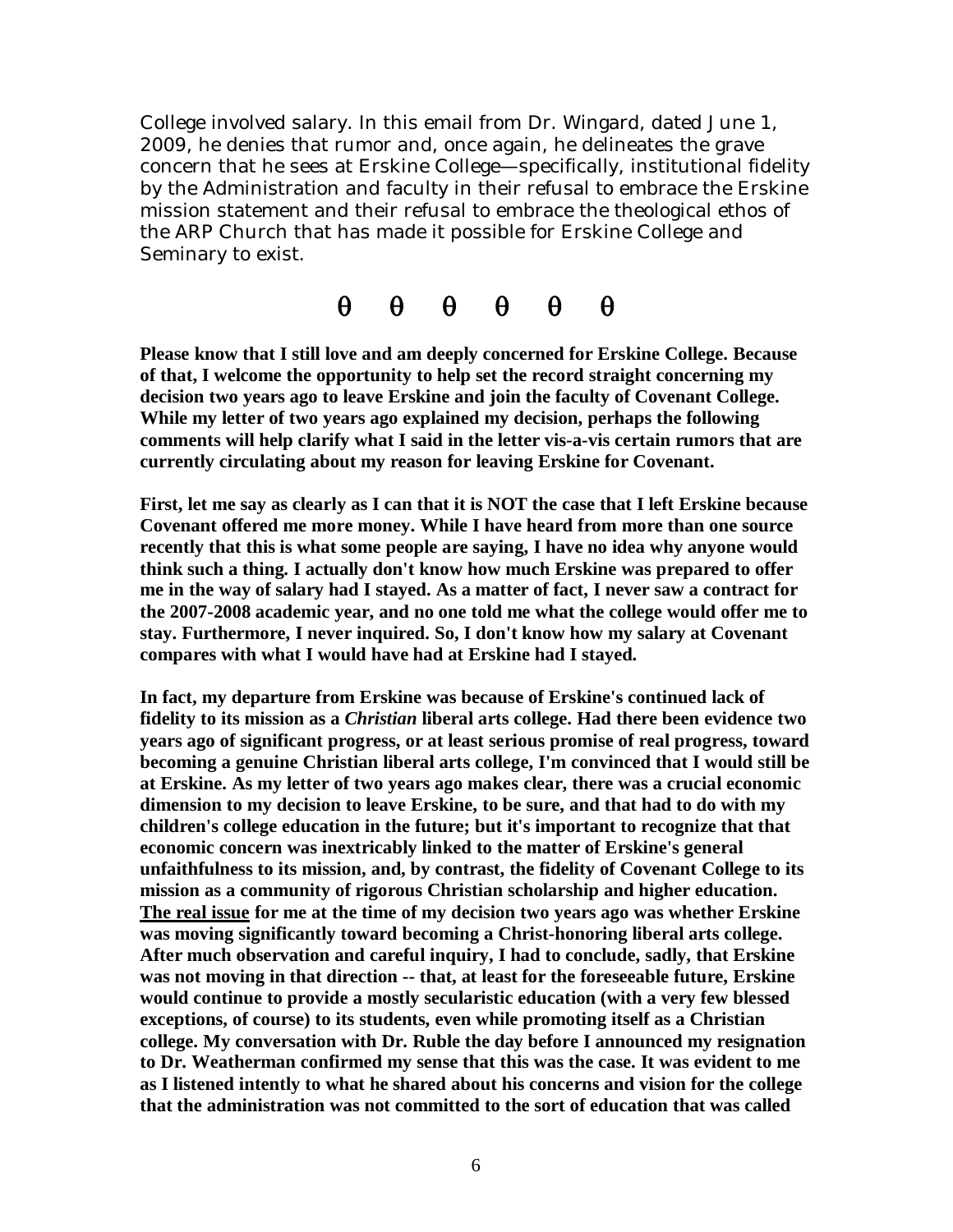**for by the ARP Church through Erskine's foundational and governing documents - an education that recognizes that Scripture is normative** *for our thinking* **as well as our acting and that takes seriously the integration across the disciplines of what we know from Scripture with what we know from other sources. By the way, in that same conversation with Dr. Ruble, I tried to make it quite clear that money was not the issue for me. (I did the same in my conversation with Dr. Weatherman the next day.) I also tried to make it clear to Dr. Ruble that the moral issues concerning student conduct in the residence halls, which was clearly a concern of his, was not the issue for me. The issue for me was whether King Jesus would be recognized as Lord over** *every* **area of life at Erskine, and especially over the life of the mind, since this is, after all, a college, an institution of higher learning. Sadly, it was clear that he was not envisioning that sort of trajectory for the college.**

**For me, then, the opportunity to "transfer" to Covenant meant that not only would I have the opportunity to live out my calling with fellow scholar-teachers and students who were committed to rigorous, Christ-centered scholarship across the disciplines, but that the opportunity to be part of such a community would be guaranteed for my children as well. So, bottom line, while there was a crucial economic factor having to do with the future, my decision to leave Erskine was about mission and integrity, not money. In my case, concerns about institutional direction and fidelity to mission coalesced with pragmatic concerns; but it was the former concerns, not the latter, that drove the decision.**

**I'm aware that it has been said by at least one former colleague of mine at Erskine (with whom I radically disagreed concerning both the claims of Christ and Erskine's identity and direction) that I "did not think that Erskine was Christian enough." With respect to that, I must confess that I am indeed guilty as charged. However, as a grateful and committed disciple of Jesus, I make no apology for that. Somewhat ironically, given the hostile source(s), this claim about me gets much closer to my actual reason for leaving Erskine than the current rumor that I left over money!**

**It's possible that I've raised more questions here than I've answered, but I hope that it is at least clear that my reason for leaving Erskine was not that Covenant offered me more money. Any claim that I left for that reason is simply false. My concern was, and remains, a concern about integrity at Erskine relative to Erskine's mission as an evangelical Christian liberal arts college. In my judgment, having served Erskine for seven wonderful years, at the time of my departure there were gravely serious issues of integrity, both at the institutional level and, for many in the administration and faculty, at the personal level as well.**

**My prayer is still that Christ will ultimately be exalted at Erskine. The Church and our society need more colleges that are willing to be radically different than secular ones for Jesus' sake. May our Lord be pleased to transform Erskine into such a college!**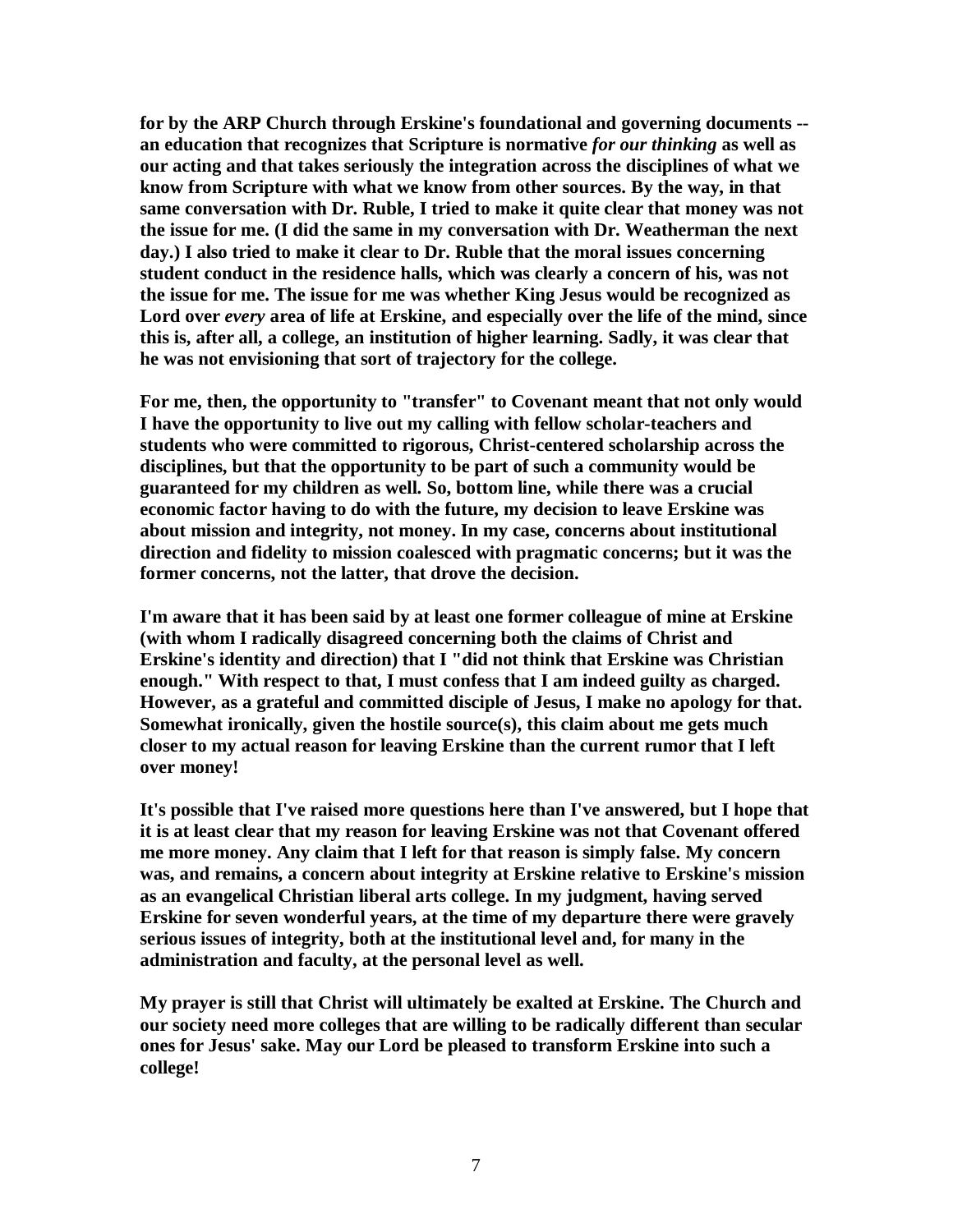**John Wingard**

**~Scroll down for** *ARPTalk(19.1.3)~*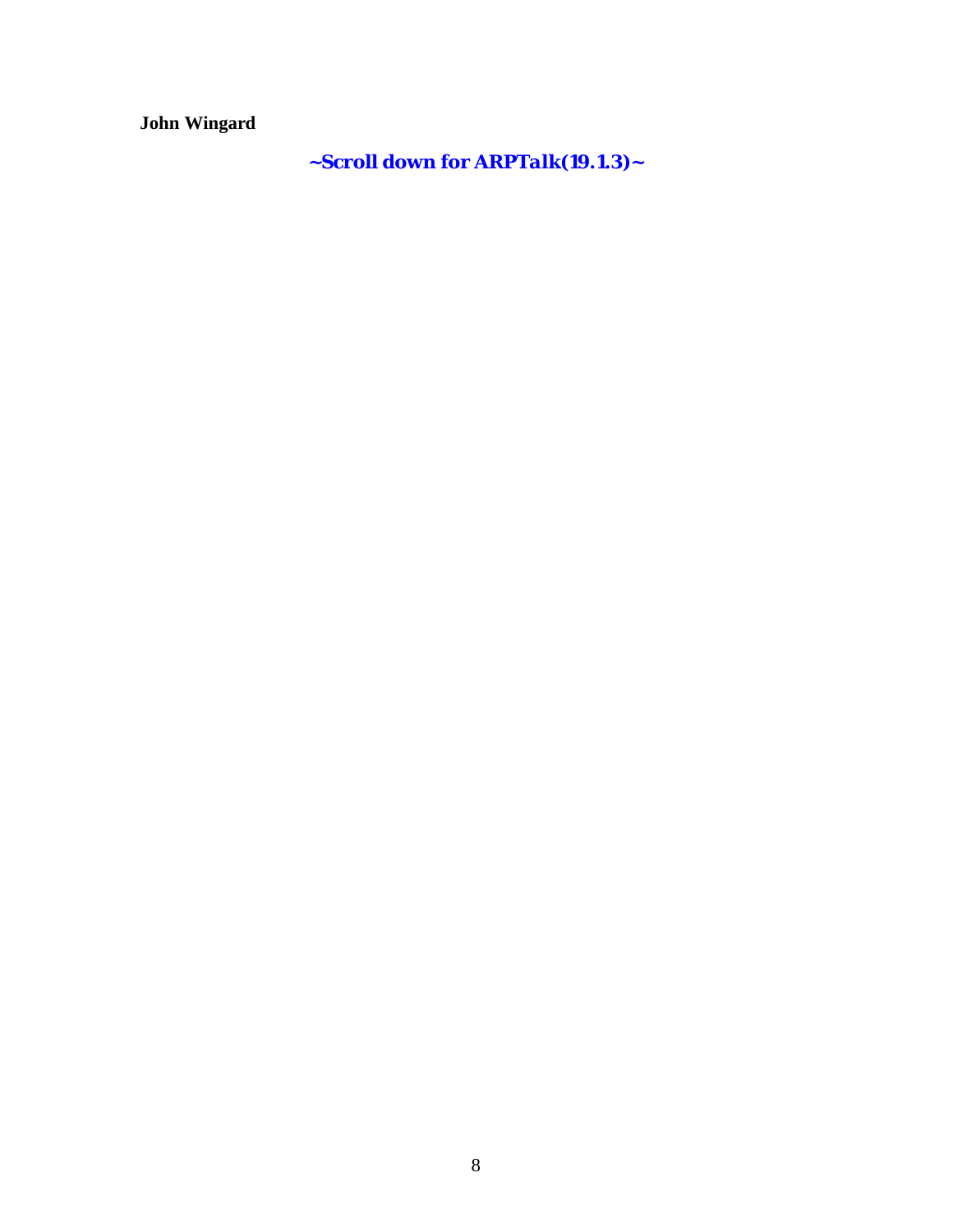### **(19.1.3)**

#### **Letter from Mr. Robert Land: Father of An Erskine Student**

**Editor's Comments:** The following letter, by Mr. Robert Land was sent to the Editor of *ARPTalk* for posting. This letter references correspondence between Mr. Land and Dr. Randy Ruble, President of Erskine College and Theological Seminary. The letters of correspondence between Mr. Land and Dr. Ruble are not printed. If the reader desires to see that correspondence, Mr. Land's address is given and he is amenable to sending out that information. Mr. Land is the father of an Erskine College student, and he expresses serious concerns for Erskine.



**May 25, 2009**

**Gordon S. Query, Moderator C. Ronald Beard, Principal Clerk ARP Synod Associate Reformed Presbyterian Center 1 Cleveland Street Suite 110 Greenville, SC 29601-3646**

**Re: Erskine College**

**Dear Sirs:**

**I am writing this letter as a member of the ARP church and the father of a current Erskine student. Recent incidents at Erskine have given me concern as to the direction the school is moving, and have brought into question the level of oversight that is provided by the ARP Church.**

**I believe the attached correspondence** [Editor: That correspondence is not included] **with Dr. Ruble is self-explanatory. I do not presume to question Dr. Ruble's actions or his commitment to carrying out his mission as President of the school, as I believe he is sincere in those efforts. However, I am concerned about what appears to be a growing negative influence there.**

**I have heard on more than one occasion that there is a growing liberal influence at Erskine, even to the extent that some professors feel at ease to challenge the faith and beliefs of students. I have been told that there is little that can be done if a**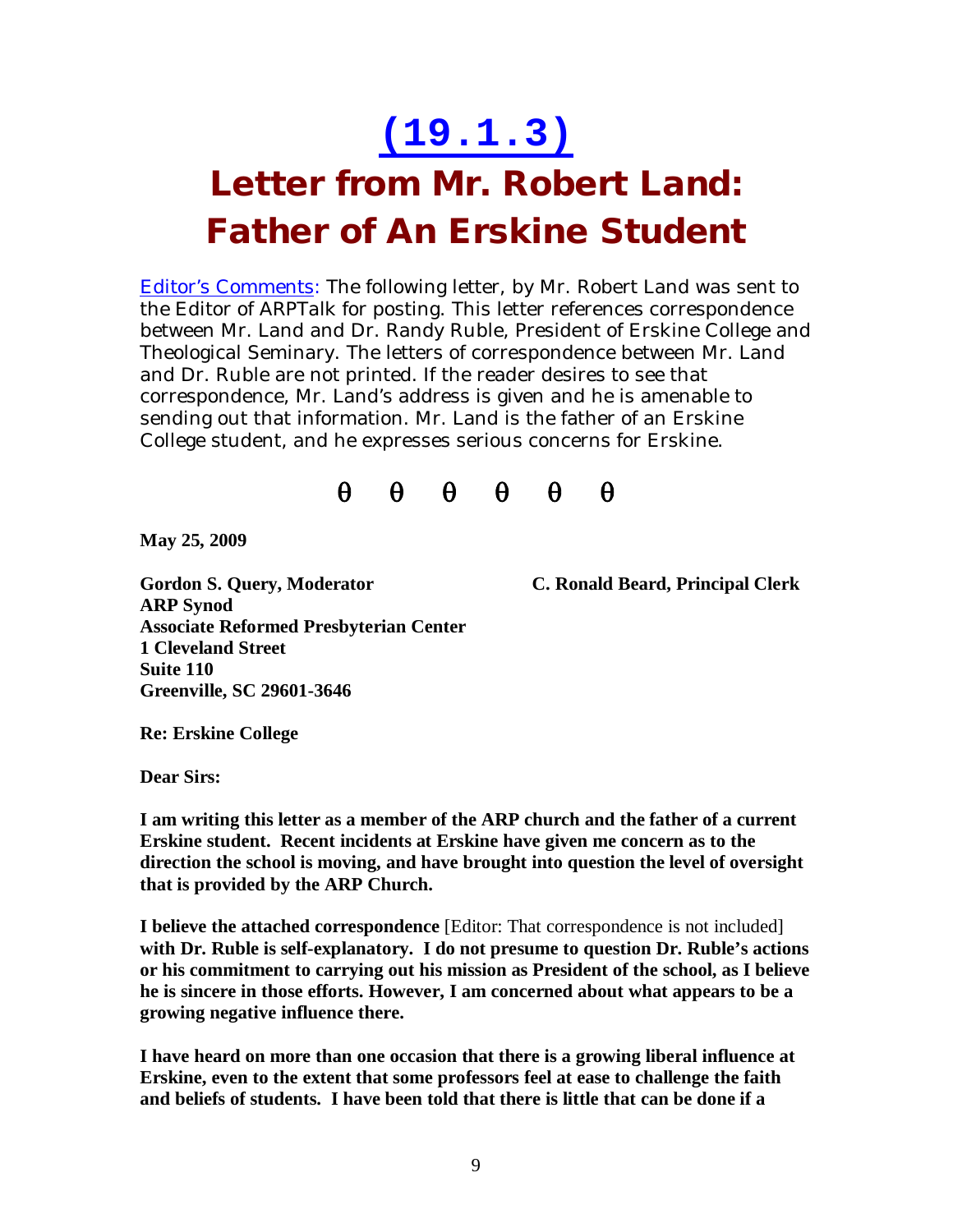**professor has tenure. This to me is unacceptable for a school supported by our denomination. We must all be held, and will be held accountable.**

**As you will note in some of the attached documents** [Editor: That correspondence is not included]**, it is suggested that the ARP Church fails to support the Christian students by maintaining accountability of the Erskine leadership. Is this perception or reality?**

**While I've never believed in the old adage "where there's smoke, there's fire", I do believe that where there is smoke something is causing it, and more often than not it turns out to be a burning ember. Our students are raising concerns here, and I don't believe the burden can be placed solely on the shoulders of one man chosen to run the school.**

**It is easy to sweep the views of a few under the rug assuming they will go away, as they may for a while.**

**The problem here is that when this occurs we are sending a message to these young men and women that it is only what we say that is important, or that their concerns are not valid unless they represent the majority. I certainly don't believe that is the philosophy that the ARP Church teaches or espouses.**

**It would seem to me that it is time for the ARP Church leadership to stand back and examine how effective, if at all, their system of ensuring accountability and consistency with our beliefs is, as it applies to Erskine College.**

I trust you will accept this in the spirit in which it is written. It is my desire to offer **constructive criticism to ensure that Erskine remains a unique and Christ-centered school for years to come.**

**Respectfully,**

**Robert L. Land 9 Hawks Perch Way Simpsonville, SC 29681**

**~Scroll down for** *ARPTalk(19.1.4)~*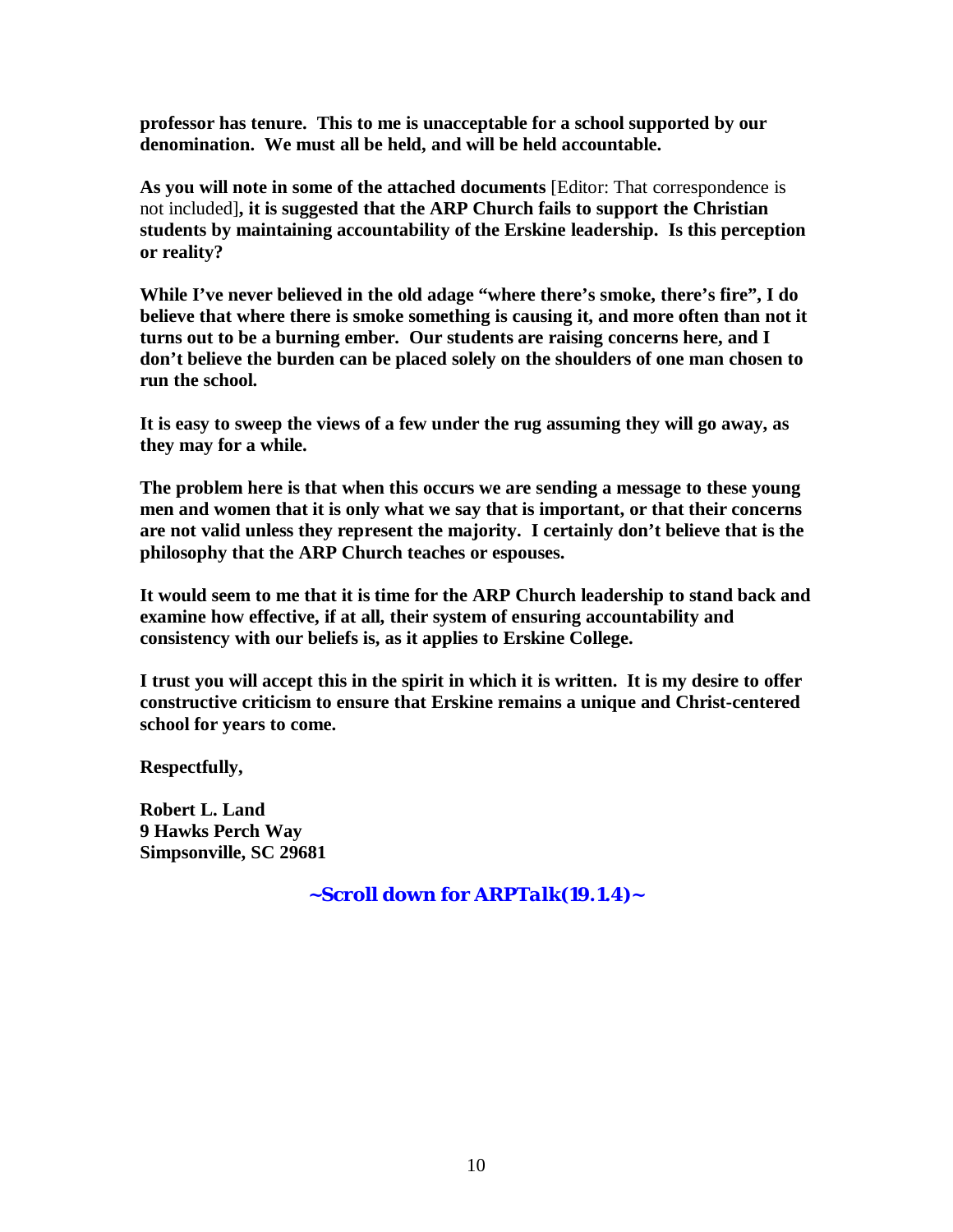## **(19.1.4) VANISHING ACT! Articles Mysteriously Disappear from "Erskine Action, " the ETS Blog-Site**

**An open letter to ARP ministers by Rev. Richard Burnett, PH.D.. (Professor of Systematic Theology, ETS), a sermon by Rev. Neely Gaston, D.D. (Executive Vice President, ETS), a letter by ETS student Mr. Jacob Thielman (non-ARP, M.Div. program), and an article by Mr. Carey Whitman (ARP, Th.M. program) have been removed from the ETS official blog-site, "Erskine Action," without explanation. This is a mystery. Some of these articles had been posted for over two weeks.**

**This is the second time such unexplained action has been taken on "Erskine Action." The first time was in March. A small portion of a letter critical of the Editor of** *ARPTalk* **that was signed by some ETS faculty and sent to the Board was posted. The letter that was posted was highly edited—and the Editor has knowledge of the entire letter. The Editor of** *ARPTalk* **inquired of Board members as to why the "whole letter" was not posted, and the posting was removed the next day.**

**With regard to the present situation, the Editor has not inquired about the recent postings. It is reported to the Editor that in a conversation with Mr. Carey Whitman, Dr. Michael Bush, the "Blog-Master" of "Erskine Action," complained that he had been forced "from on high" to remove the posting.**

**This is odd! What does it mean? What about "Erskine Action's" promise of May 19, 2009, that "Much Information Is Coming" and that they will "respond in various ways to questions that have been raised about our mission and personnel"? Was Dr. Gaston's "sermon" embarrassing or unfit for public consumption? Was Dr. Burnett's rejection of Inerrancy "counterproductive"? Did Mr. Thielman's spirited defense of Barth's view of Scripture work against Mr. Whitman's contention that ETS must not have a "Barth problem" because Mr. Whitman does not know very much about Karl Barth? The Editor and readers of** *ARPTalk* **want to know!**

Reported by,<br>Charles W. Wilson)

**~Scroll down for** *ARPTalk(19.1.5)~*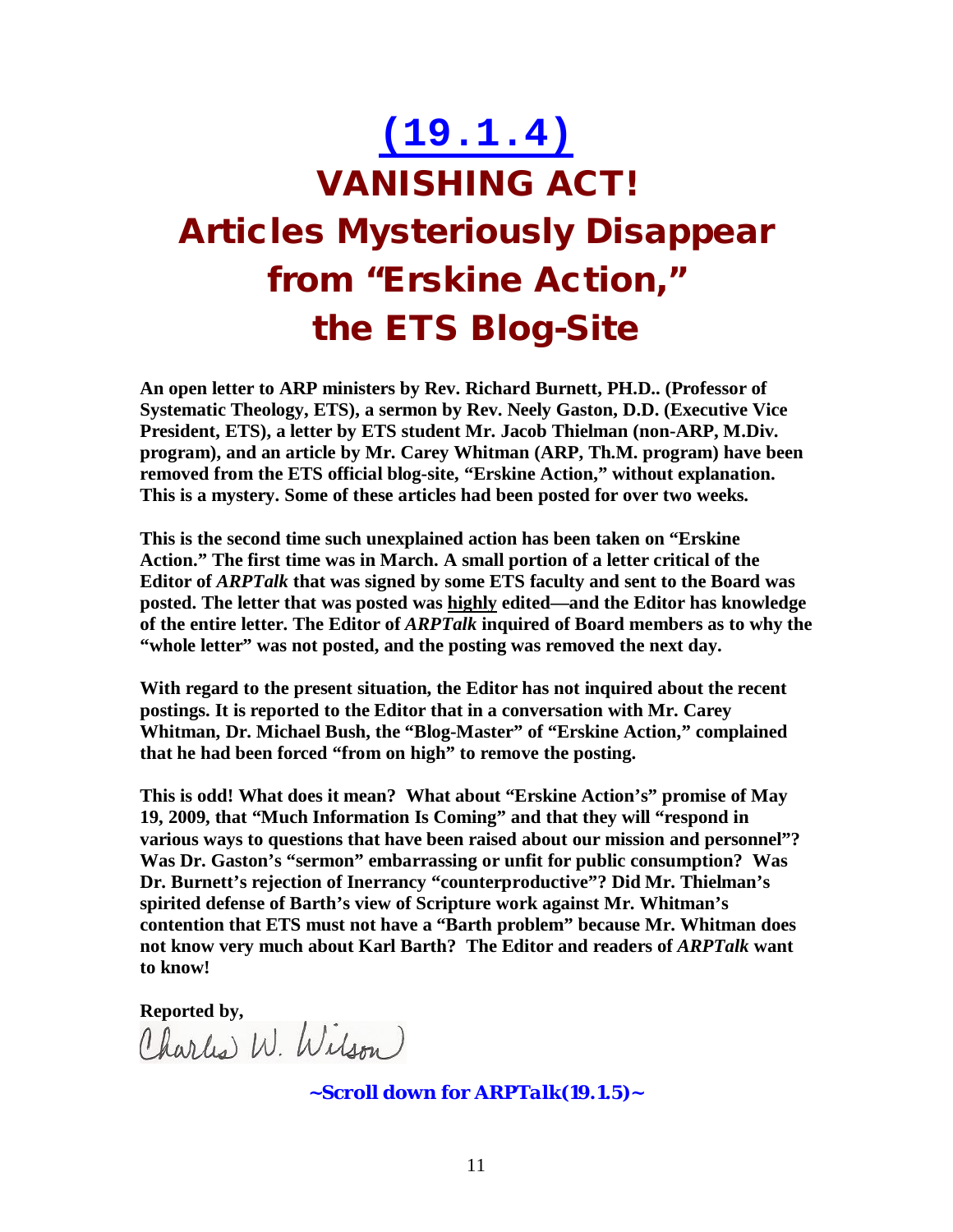#### **(19.1.5)**

### **Did the PC(USA) Conservatives Win the Vote on Gay Ordination?**

On April 27, 2009, the ETS Blog "Erskine Action" trumpeted the defeat by the presbyteries of proposed PC(USA) constitutional changes that would have removed the "fidelity and chastity" requirement for church officers: "PC(USA) Upholds Morality Standard for Church Officers" (http://seminary.erskine.edu/blog/?p=127). But HAVE THEY? Has the pro-gay movement in the PC(USA) been ousted?

Have you noticed that the vote gets closer and closer each time the issue comes before the presbyteries? It is only a matter of time now! In fact, we have learned that the pro-gay forces in the PC(USA) expected to lose this vote. The pro-gay leadership is content to wait. After all, it's a "generational thing," and they know that time is on their side. Plus, they have already gotten most of what they want! How is that?

Last year's PC(USA) General Assembly did two very important things in addition to the proposed constitutional change: it removed all the "definitive guidance" and "authoritative interpretation" language restricting the ordination of practicing homosexuals, and it issued an "authoritative interpretation" that ANY portion of the church's constitution can be "scrupled" by candidates for ordination. It is up to the court in question (Session or Presbytery) to decide whether to allow a "scruple." NEITHER OF THESE REQUIRED APPROVAL BY THE PRESBYTERIES BUT WENT INTO EFFECT IMMEDIATELY!! Bottom line: the PC(USA) now has a "local option" policy on the ordination of practicing homosexuals firmly in place. Presbyteries are now officially empowered to do as they please, and a significant number of gay, lesbian, and transgendered people have been and are being ordained to the ministry of the PC(USA). The reality is that the fight over gay ordination in the PC(USA) has been lost! No victory here!

Reported by,

Charles W. Wilson

**~Scroll down for ARPTalk***(19.2)~*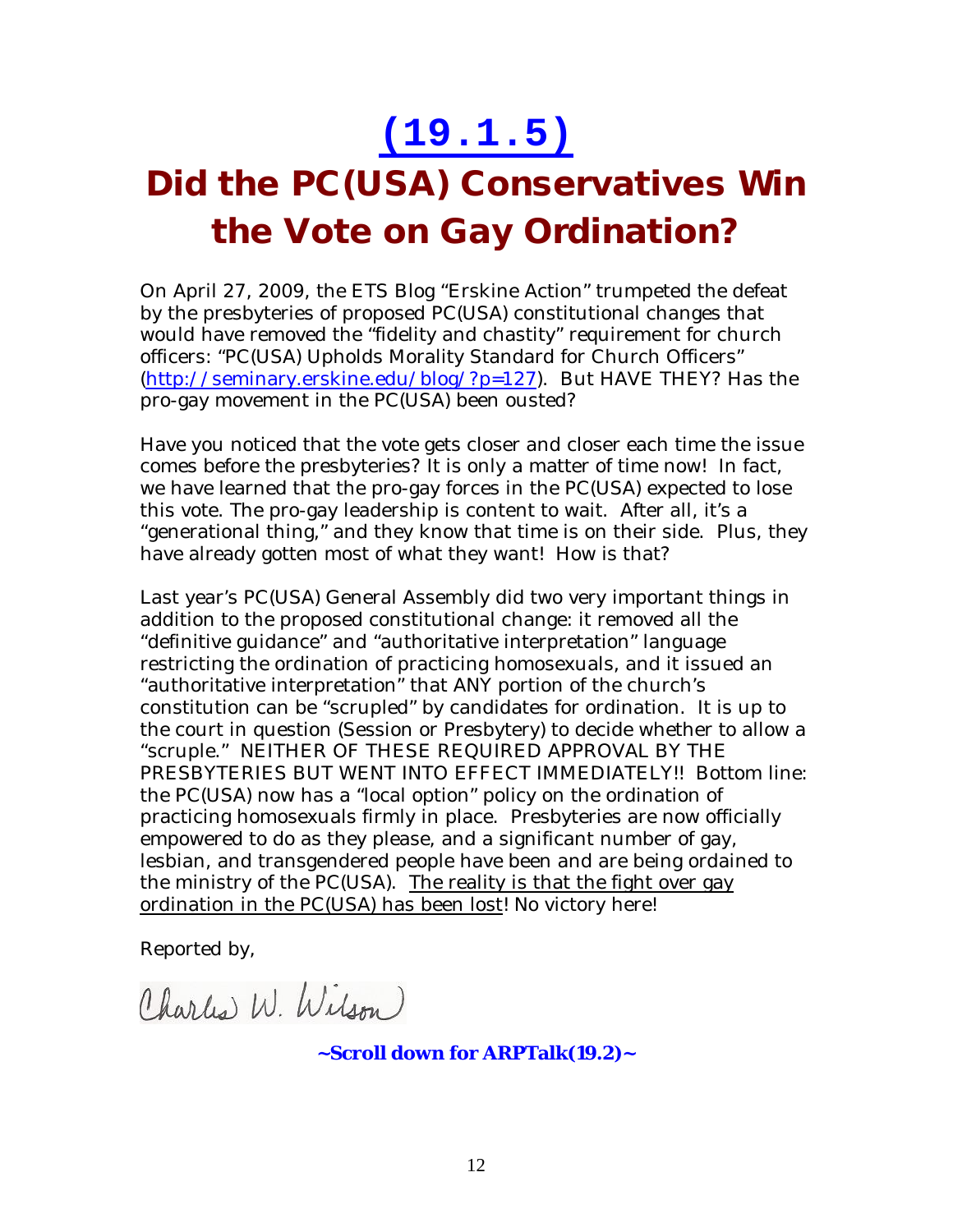#### **ARPTalk(19.3)**

# **A STRATEGY TO SAVE ERSKINE AND THE ARPC: A CALL FOR A COMMISSION**

**In the ARP Church there is a difference between a committee and a Commission. A committee is sent by a church court to investigate a matter and, after its investigation, it returns to the sending court with recommendations to be voted on. A Commission is sent by a church court with the authority of the court both to investigate and act on matters that it finds amiss. A Commission has the power to act on behalf of the court that sends it, if it deems an action wise and necessary. A Commission then returns to the sending court with a report of its actions or, if it chooses, its recommendations. The major difference between a committee and Commission is that a Commission has the full authority of the sending court to act.**

**The strategy called for in this article is a call for a Commission. This strategy stems from the Editor's conviction that the Associate Reformed Presbyterian Church has the potential to be a church that is truly Kingdom-focused, Gospel-loving, and Bible-driven. This is a call for the 2009 General Synod of the ARP Church to adopt the Memorial of First Presbytery that calls for a Commission. This is a call for the Commission to be empowered with plenipotentiary authority and charged to do whatsoever is necessary to define Erskine College and Theological Seminary in Biblical, confessional, connectional, Evangelical, and historic Presbyterian terms.**

For the General Synod to pass resolutions and expect the "Erskine family" to change willingly is pointless! The Erskine Administration prides itself on standing up to the "ARP Ayatollahs" who, they declare, have no business in THEIR educational sphere. EC/ETS administrators have a protectionist instinct. They are institutionally inbred. Rarely do they hire from without, and, obviously, they hire from within when they feel threatened by the General Synod of the ARP Church. Erskine administrators labor to inform their faculty and staff as to WHO in the ARP Church is "against" them in order to keep things "in house." Erskine loves autonomy and detests accountability to the ARP Church.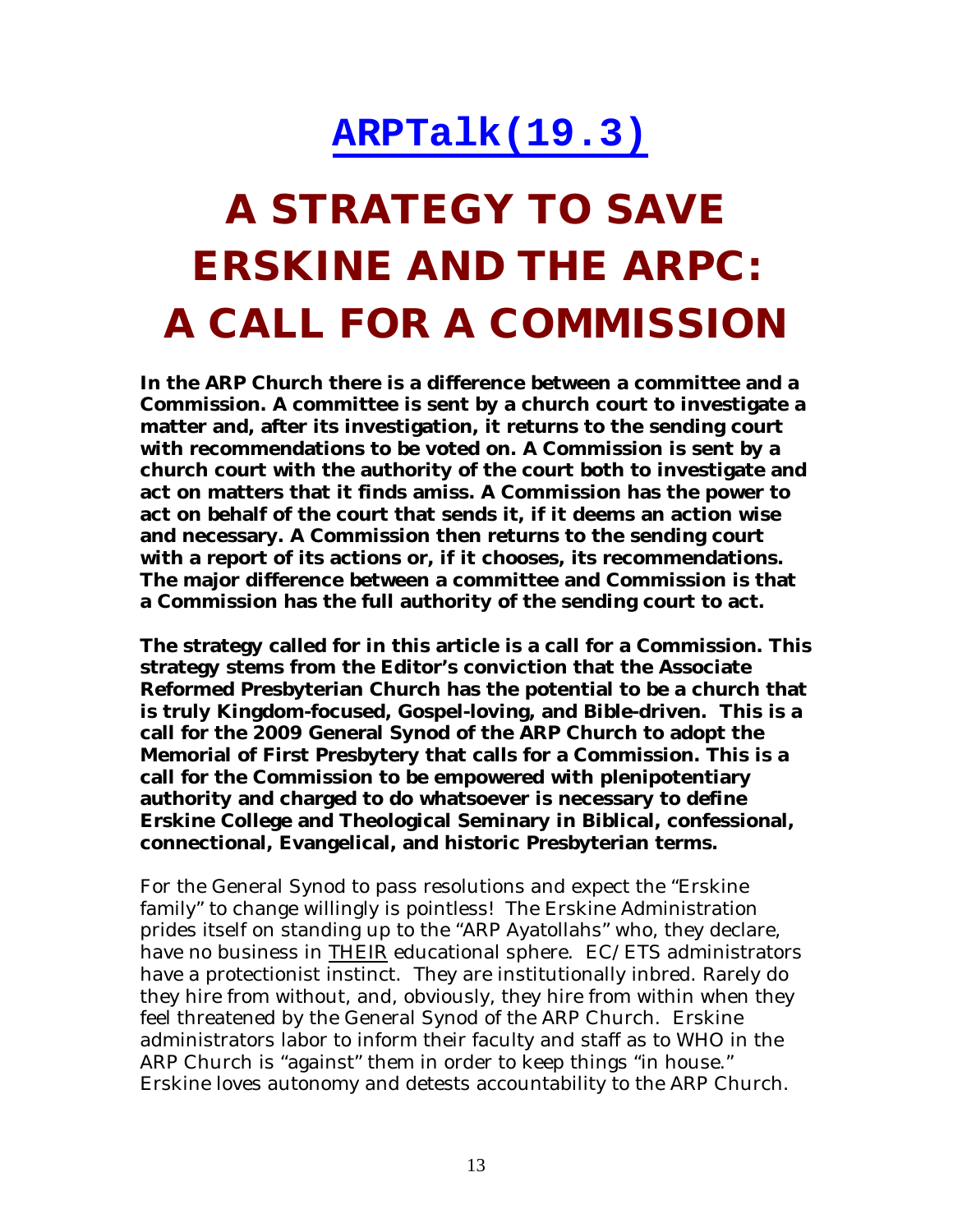Without a Commission, the Erskine administration will never be moved to be in step with the ARP Church.

We ARPs can nit-pick and have a spat over this and that regarding EC/ETS, or we can even attempt to withhold Synod's money. In the end, Erskine is likely to survive. We ARPs will become weary of the struggle. Perhaps, in frustration, we will grant EC/ETS independence and the administrators and faculty will be glad to have the albatross of the ARP Church removed from their necks. The Erskine endowment is shaky, but it is large enough to maintain EC/ETS for a number of years. No doubt the Erskine Administration is prepared to raid the endowment. They have enough financial resources to keep them sputtering along and employing the same sorts of people that have gotten EC/ETS into the current mess. If we do not authorize a Commission that has the full authority of General Synod, an institution that is at odds with the ARP Church will continue in its rebellion.

Historically, exchanging political jabs with the Erskine Administration over issues such as alcohol use, distribution of prophylactics, and a disorderly faculty member has never remedied the problems at Erskine. They are not moved. It is like trying to box with a mound of Jell-O! The General Synod is ignored. In fact, such tactics probably have served to increase resistance to any sort of Evangelical-Reformed identity! The Erskine Board and the Administration have always outlasted the critics in the ARP Church—and plan to do so again and again and again. It is reported that an Erskine-Vice President once told a former Erskine student and employee "Every ten years or so, the ARP ministers get all up-tight over one thing or the other; however, the reality is that Erskine is not the ARPC, and ministers don't understand Erskine." This is the problem, isn't it? It also sheds light on the solution! This shows the depth of the intransigence. It also demonstrates that without a powerful Commission Erskine College and Seminary will continue to be a source of discord and division in the ARP Church.

The plan of the Erskine elite is to weather the June storm of the 2009 General Synod. No matter how many INVESTIGATING COMMITTEES are inflicted on EC/ETS administrators, they will withstand the COMMITTEES. They pride themselves on this. Thus, Erskine problems can be summarized succinctly: The Erskine Administration and Board have a problem with the ARP Synod demanding REASONABLE ACCOUNTABILITY. No COMMITTEE of General Synod can deal with Erskine. A General Synod COMMISSION is necessary to achieve substantive change.

THE PROBLEM AT EC/ETS IS THAT IT IS DISEASED BY ITS LEADERSHIP. The Erskine leadership is loath to hire people on its own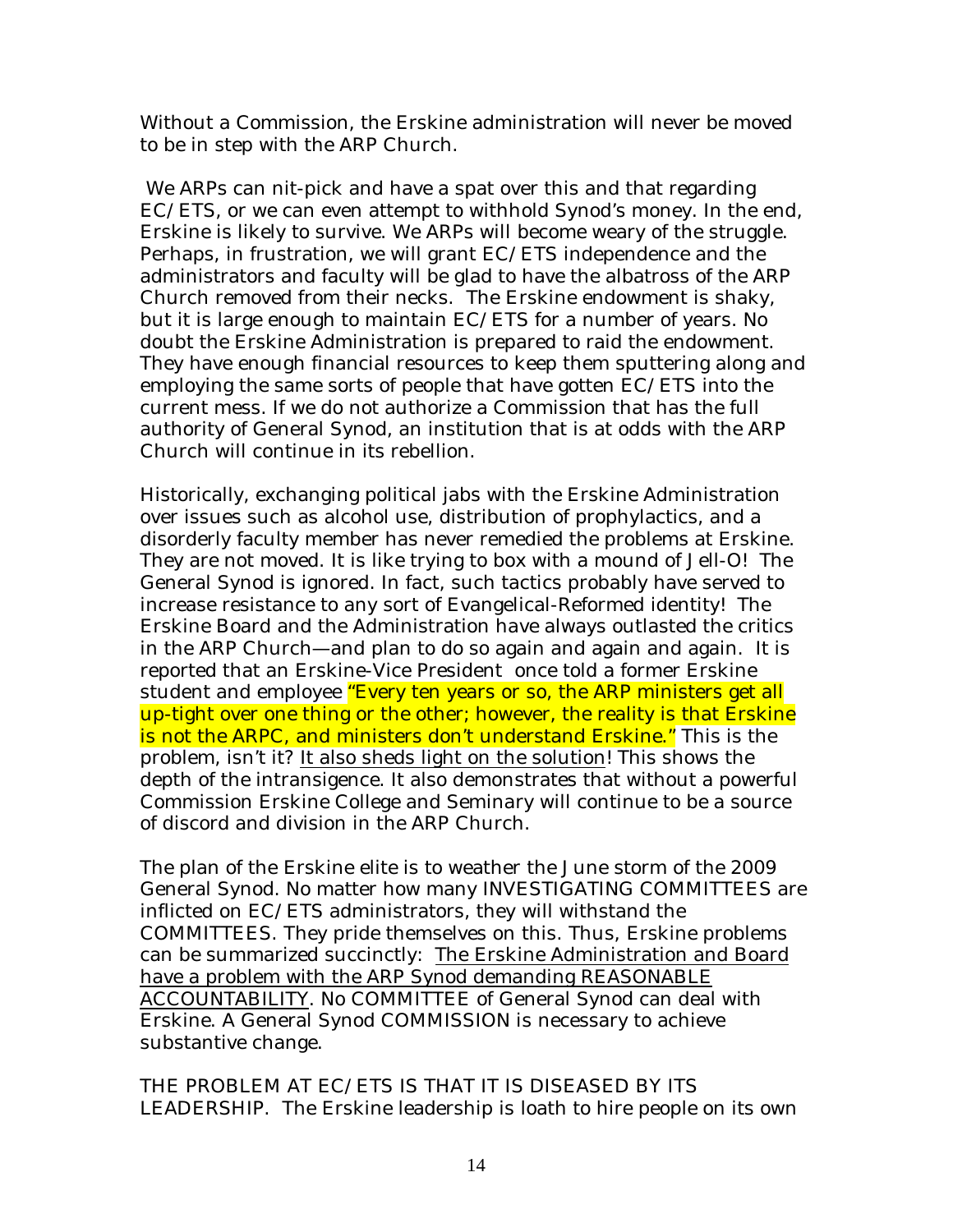from the outside who do not match the DNA structure of its own diseased system. Consider the following example. The recent appointment of the new Vice-President of Student Services is a remarkable demonstration of the institutional incestuousness and protectionism. Instead of conducting a bona fide search for an ARP or someone outside of Due West, Dr. Ruble promoted Dr. Robyn Agnew to the position. He did that knowing there is outspoken opposition to this by influential ARP representatives on the Board and distrust of Dr. Agnew by a significant segment of ministers, laymen, current students, and Erskine alumni in and out of the ARP Church. Dr. Ruble did "the Erskine thing"—institutional incest, protectionism, and continuance of a diseased culture. A Commission of General Synod is necessary to deal with the institutional diseased culture at Erskine.

Why has the Erskine Administration and Board not demonstrated the same missional integrity that has characterized institutions such as Covenant College, Covenant Seminary, Geneva College, Pittsburgh Reformed Presbyterian Seminary, RTS, or Westminster Seminary? The reason is simple: THE ARP CHURCH HAS NOT INSISTED THAT ERSKINE DO SO! We have been willing to settle for the appearance of change while the institution remains the same. Erskine's policy of hiring a handful of Evangelical and Reformed Christian professors has historically, at least, placated the General Synod in the short-term. However, the Erskine Administration knows and has known that this is all that is needed to keep the ARPs off their backs. Are we content with having less than a Kingdom-minded vision for Erskine? Will we, once again, sell ourselves short with having "a few good guys" teaching the future ministers, elders, deacons, and WOCs of our denomination? Will we in the ARP Church not send forth a Commission to reestablish missional integrity at Erskine?

The greatest impediment for the ARP Church and the greatest ally to the Erskine Administration is the ARP Church herself, which the 2007 General Synod admitted was characterized by a "culture of niceness and mediocrity." "Niceness" is not going to fix Erskine. The work of establishing a Commission is not going to be "nice." The work of a Commission in investigation and reclamation is not going to be "nice." But what is the alternative? If a Kingdom-focused vision is implemented at Erskine, it will have to be initiated by a Commission from outside of the Erskine community and for the sake of the ARP Church.

Why should a Pastor who graduated from UNC and did his pastoral training at RTS care about EC/ETS? His children are going to attend UNC. For sure, he was informed by other Evangelicals in seminary or his former ARP or PCA minister that Erskine is "liberal" and not good for pastoral training—it is only natural that he will recommend something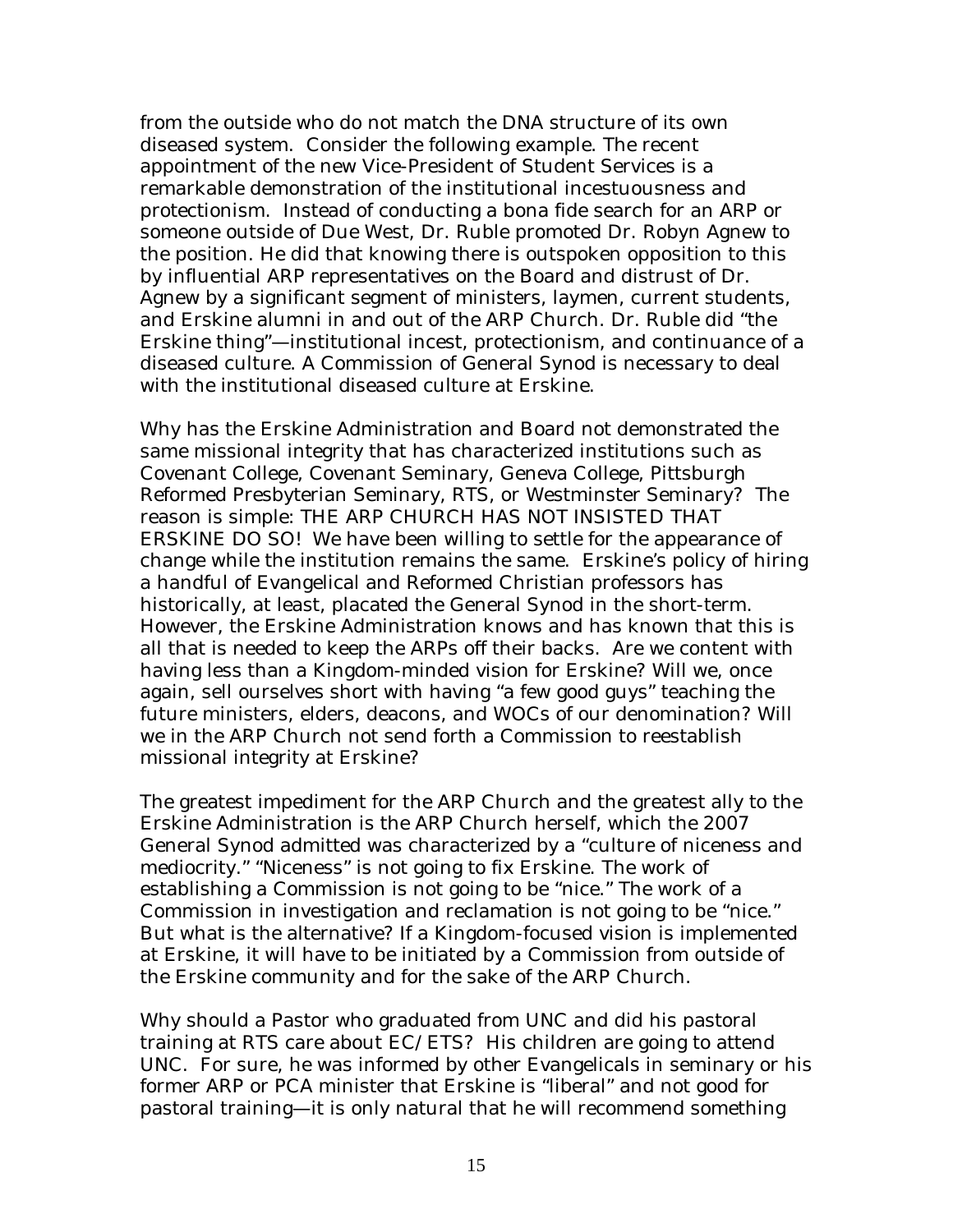other than Erskine College to his high school seniors and RTS to those sensing a call to seminary. But why are these ARP ministers and their congregations not concerned for Erskine? IS IT NOT OUR RESPONSIBILITY? Is Erskine too far from salvaging anything at all? It is this attitude that the Erskine Administration and Board rely on to get them through conflicts over accountability. It is this attitude that the Erskine Administration and Board rely on to get them through the present conflict over accountability and connection to the ARP Church. For the sake of the Church of Jesus Christ, we cannot allow this to happen. ARPs, let us love Erskine and not allow her to slide away! Let us love Erskine with Gospel-focused love. God grant us the courage to authorize a Commission empowered with a Gospel-Kingdom vision and the strong imprimatur of the ARP Church to get the work done. Let us stop being lulled to sleep with the same old rhetoric of the Erskine Administration. Let us stop being frightened by the threats of lawsuits by ARP-hating faculty and administrators. Let us stop believing that Erskine is unsalvageable. Let us stop believing that Erskine has no potential. Let us grasp a vision for Erskine as a place of educational excellence for our children, as a solid training ground for our pastors-to-be, and as a place that values the Standards of the ARP Church and the Gospel of Jesus Christ!

Dr. Paul Koistra and Dr. Bryan Chapell convinced the PCA's ministers and congregants that Covenant College and Covenant Theological Seminary were worth the investments. They cleaned house at Covenant Theological Seminary, not because of liberalism, but because they felt that the seminary had become in-bred and lost its vision. There were some well-known scholars at Covenant Theological Seminary, but some of these did not have pastors' hearts and passion for the challenges of day-to-day ministry. Covenant Theological Seminary needed a strong Evangelical and Reformed faculty that passionately promoted the goals, welfare, and growth of the PCA. It took a few years to assemble the outstanding people they now employ as faculty. The PCA's success in missions, College ministry (RUF) and church planting is rooted in their commitment to Covenant College and Covenant Theological Seminary. RTS is a proxy seminary for the PCA. Thank God for RTS! RTS is also a proxy seminary for the ARP Church. Where would the ARP Church be without OUR conservative seminary? RTS and Covenant Theological Seminary do not retain professors who refuse to speak with clarity on issues of Biblical authority and Confessional adherence. Why should we in the ARP Church?

The time is now to take hold of what God has given us—AND MAKE GOOD OF IT! We need Erskine and Erskine needs the ARP Church. A God-honoring vision for the ARP Church needs to be cast. We need new leadership at EC/ETS. We need to find responsible, godly leaders who